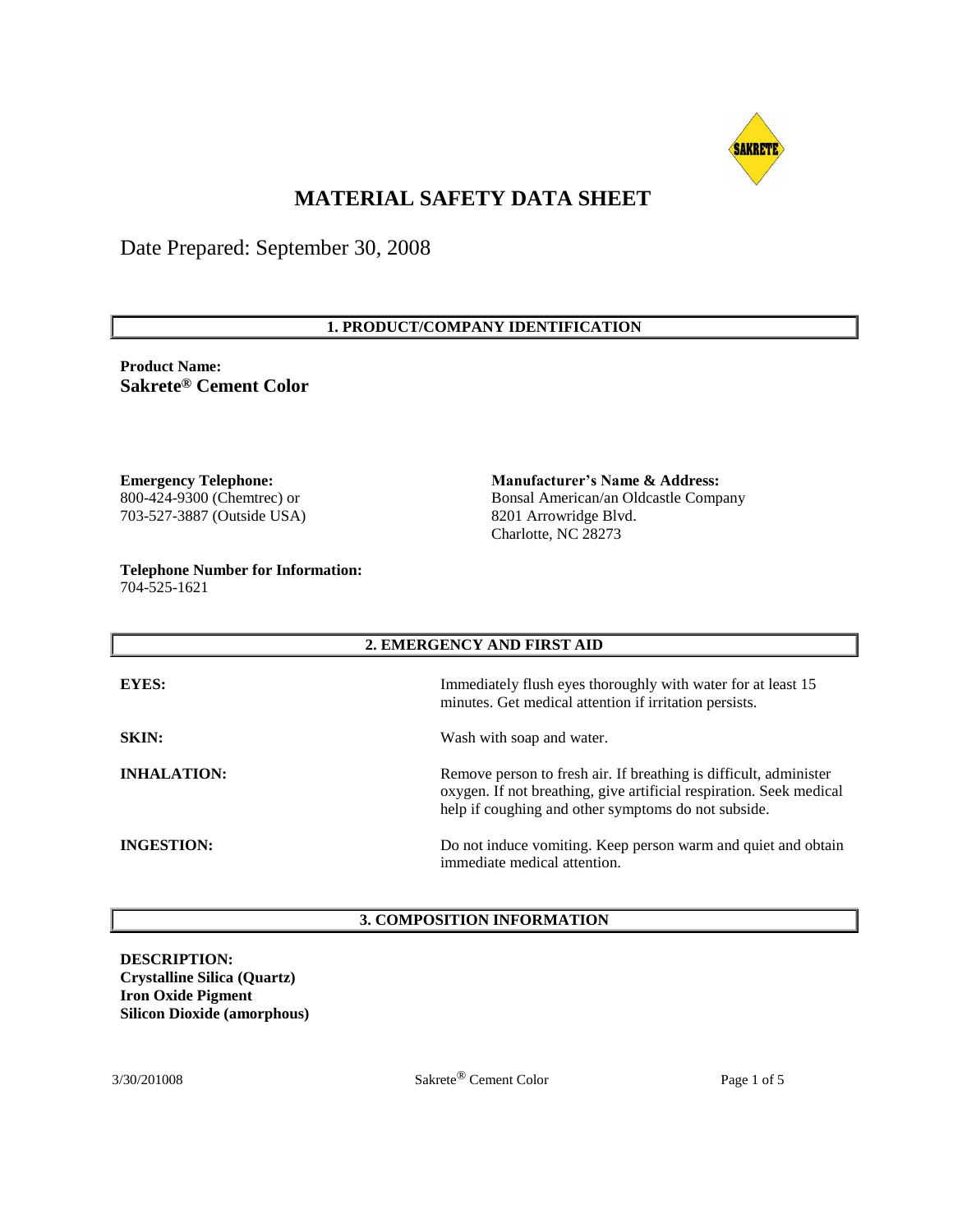

# **4. HAZARDOUS INGREDIENTS**

| <b>COMPONENT</b>                                          | <b>OSHA PEL</b>                                 | <b>ACGIH TLV-TWA</b>               | <b>NIOSH REL</b>                                 |
|-----------------------------------------------------------|-------------------------------------------------|------------------------------------|--------------------------------------------------|
| Crystalline silica (CAS #14808-<br>$60-7$                 | 10 mg of respirable dust/ $m3$<br>% $SiO_2 + 2$ | 0.5 mg respirable<br>quartz/ $m^3$ | 0.05 mg respirable quartz<br>dust/m <sup>3</sup> |
| <b>Iron Oxide Pigment</b>                                 | Not Established                                 | Not Established                    | Not Established                                  |
| <b>Silicon Dioxide (Amorphous)</b><br>$(CAS # 7631-86-9)$ | $6mg/m^3$                                       | 10mg/m <sup>3</sup>                |                                                  |

# **5. HAZARD IDENTIFICATION**

| <b>POTENTIAL HEALTH EFFECTS:</b> | NOTE: Potential health effects may vary depending upon the<br>duration and degree of exposure. To reduce or eliminate health<br>hazards associated with this product, use exposure controls or<br>personal protection methods as described in Section 12.                 |
|----------------------------------|---------------------------------------------------------------------------------------------------------------------------------------------------------------------------------------------------------------------------------------------------------------------------|
| <b>EYE CONTACT:</b>              | (Acute/Chronic) Exposure to airborne dust may cause immediate<br>or delayed irritation or inflammation of the cornea.                                                                                                                                                     |
| <b>INHALATION:</b>               | (Chronic) Inhalation exposure to free crystalline silica may cause<br>delayed lung injury including silicosis, a disabling and potentially<br>fatal lung disease, and/or cause or aggravate other lung diseases or<br>conditions.                                         |
| <b>CARCINOGENIC POTENTIAL:</b>   | This product may contain crystalline silica which IARC classifies<br>as a known human carcinogen (Group I). The NTP, in it's ninth<br>Annual Report on Carcinogens, classified "silica, crystalline<br>(respirable)" as a known carcinogen. (See also Sections 4 and 12.) |

## **6. ACCIDENTAL RELEASE MEASURES**

Use clean-up methods that do not disperse dust into the air or entry into surface water. Material can be used if not contaminated. Place in an appropriate labeled container for disposal or use. Avoid inhalation of dust and contact with eyes. Use exposure control and personal protection methods as described in Section 12.

# **7. PHYSICAL/CHEMICAL DATA**

3/30/201008 Sakrete® Cement Color Page 2 of 5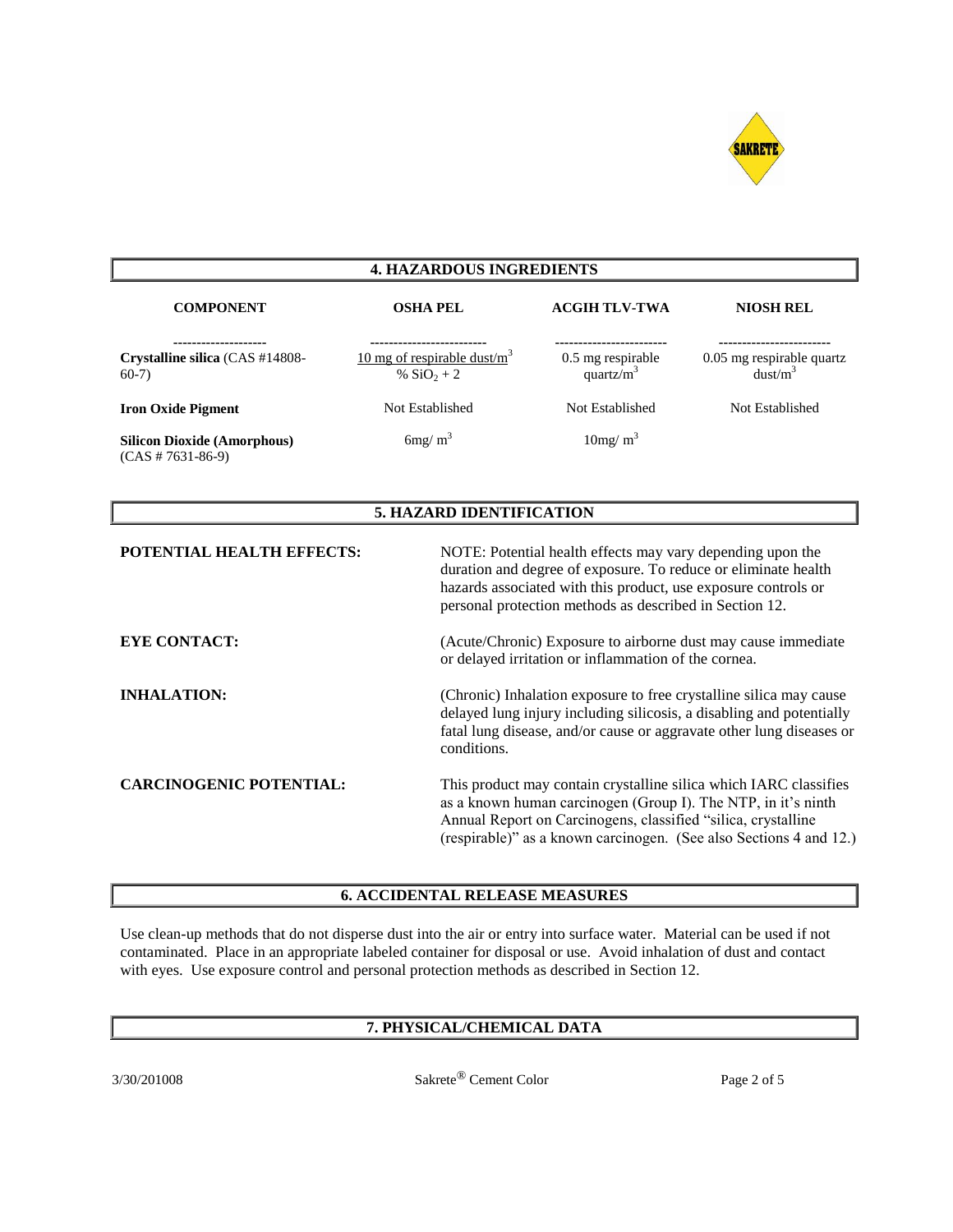

| <b>APPEARANCE/ODOR:</b>                                                               | Various colors, odorless | PHYSICAL STATE:                                    | $\vee$<br>Solid          |
|---------------------------------------------------------------------------------------|--------------------------|----------------------------------------------------|--------------------------|
| <b>BOILING POINT:</b>                                                                 | $>1000^{\circ}C$         | <b>MELTING POINT:</b>                              | $>1000^{\circ}C$         |
| <b>VAPOR PRESSURE:</b>                                                                | Not applicable           | <b>VAPOR DENSITY:</b>                              | Not applicable           |
|                                                                                       |                          | <b>SOLUBILITY IN</b><br><b>WATER:</b>              | Negiligible $(< 0.1\%$ ) |
| SPECIFIC GRAVITY $(H2O = 1.0)$ :                                                      | $4.0 - 6.0$              | <b>EVAPORATION RATE:</b>                           | None                     |
|                                                                                       |                          |                                                    |                          |
|                                                                                       |                          | <b>8. FIRE AND EXPLOSION</b>                       |                          |
| <b>FLASH POINT:</b>                                                                   | None                     | <b>LOWER EXPLOSIVE LIMIT:</b>                      | None                     |
| <b>AUTO IGNITION</b><br><b>TEMPERATURE:</b>                                           | Not combustible          | <b>UPPER EXPLOSIVE LIMIT:</b>                      | None                     |
| <b>FLAMMABLE LIMITS</b>                                                               | Not applicable           | <b>SPECIAL FIRE FIGHTING</b><br><b>PROCEDURES:</b> | None                     |
| <b>EXTINGUISHING MEDIA:</b><br>UNUSUAL FIRE AND EXPLOSION HAZARDS:<br>Not combustible |                          | None                                               |                          |
| <b>HAZARDOUS</b>                                                                      | None                     |                                                    |                          |

# **9. STABILITY AND REACTIVITY DATA**

**PRODUCTS:**

**STABILITY:** Product is stable.

**INCOMPATIBILITY:** Reacts with hydrofluoric acid to form volatile corrosive gas, Silicon Tetraflouride.

**HAZARDOUS DECOMPOSITION:** Will not occur.

**HAZARDOUS POLYMERIZATION:** Will not occur.

# **10. PRECAUTIONS FOR HANDLING AND STORAGE**

**HANDLING AND STORAGE** Handle and store in a manner so that airborne dust does not exceed applicable exposure limits. Use adequate ventilation and dust collection. Use exposure control and personal protection methods as described in Section 12.

3/30/201008 Sakrete® Cement Color Page 3 of 5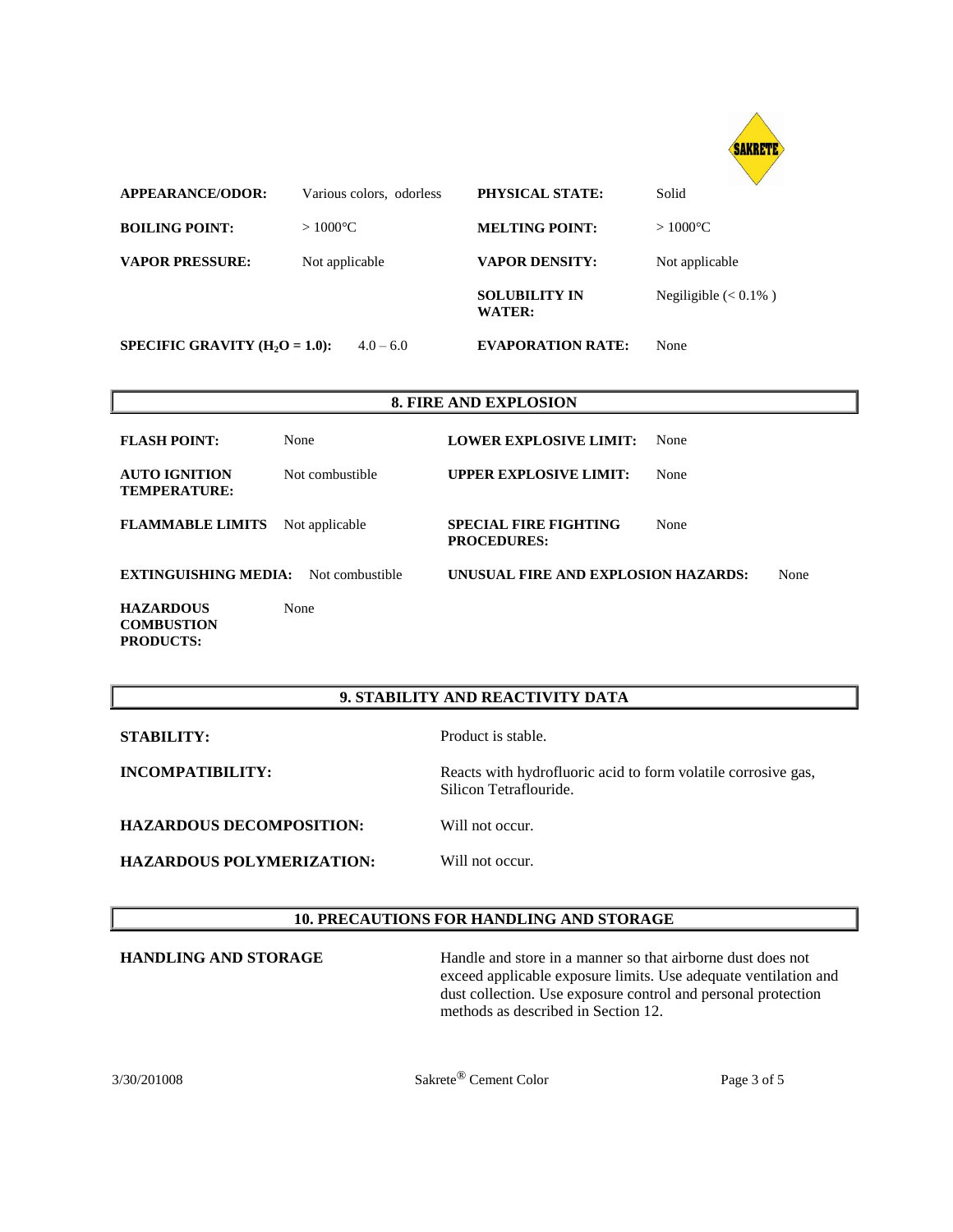

# **11. TOXICOLOGICAL INFORMATION**

See Section 5 for Hazard Identification. No recognized unusual toxicity to plants and animals.

Conditions aggravated by exposure: Eye disease, Skin disorders and Chronic Respiratory conditions.

## **12. EXPOSURE CONTROLS/PERSONAL PROTECTION**

| <b>RESPIRATORY PROTECTION:</b> | Use local exhaust or general dilution ventilation to control dust<br>levels below applicable exposure limits. Minimize dispersal of<br>dust into the air.                                                                                             |
|--------------------------------|-------------------------------------------------------------------------------------------------------------------------------------------------------------------------------------------------------------------------------------------------------|
|                                | If local or general ventilation is not adequate to control dust<br>levels below applicable exposure limits or when dust causes<br>irritation or discomfort, use MSHA/NIOSH approved respirators.                                                      |
| <b>EYE PROTECTION:</b>         | Wear safety glasses with side shields or goggles to avoid contact<br>with the eyes. In extremely dusty environments and<br>unpredictable environments, wear tight-fitting unvented or<br>indirectly vented goggles to avoid eye irritation or injury. |

## **13. DISPOSAL CONSIDERATIONS**

**DISPOSAL:** All disposal methods must be in compliance with all Federal, State/ Provincial and local laws and regulations. Regulations may vary in different locations. Waste characterizations and compliance with applicable laws are the responsibility solely of the waste generator.

Comply with all applicable local, state and federal regulations for disposal of unusable or contaminated materials. Dispose of packaging/containers according to local, state and federal regulations.

## **14. TRANSPORTATION DATA**

This product is not hazardous under U.S. DOT or TDG regulations.

## **15. OTHER REGULATORY INFORMATION**

**Status under US OSHA Hazard Communication Rule 29 CFR 1910.1200:** This product is considered a hazardous chemical under this regulation and should be included in the employer's hazard communication program.

3/30/201008 Sakrete® Cement Color Page 4 of 5